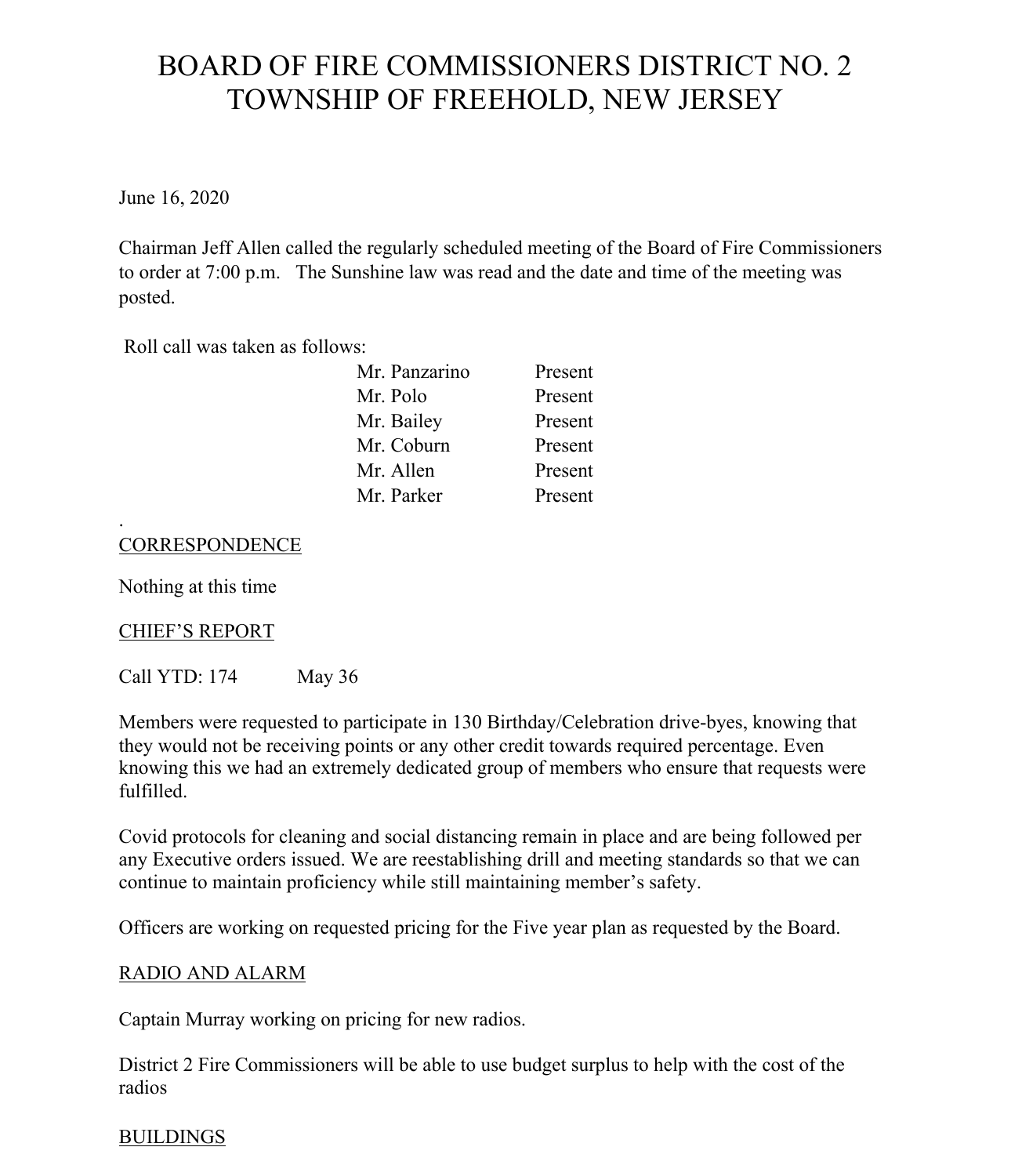U.S. Grounds Landscaping to removal 5 dead shrubs at Daniels Way and replace.

### INSURANCE

Mr. Panzarino to meet with Joe the Roofer for estimate on the roof, to submit with Mr. Simons appeal to the insurance company.

LOSAP percentages for the members are due.

Received paperwork from Mrs. Polverino for death benefits from past member Samuel Polverino.

### MAINTENANCE

'85 is 95% done and is running good.

'77 still waiting for parts.

'76 trying to fine parts for window regulator

### OLD BUSINESS

Chief Beaton is working on training schedule and what can be done during according to COVID guidelines.

Fit Test machine- Mr. Allen spoke to Independent Fire Chief, they are willing to let us use the machine and share the cost of maintenance.

Next meeting- Commissioners and Chief to discuss 5 year plan.

Jeff Gaskin, Spec writer, sent a letter requesting an increase in his fee for rewriting all the specs for the new truck, Mr. Allen made a motion to increase fee, 2nd by Mr. Coburn . Board Approved.

New signs for the firehouse has been tabled.

#### NEW BUSINESS

Mr. Bailey made a motion to send 3 members from the truck committee to South Dakota for the pre-con inspection and the final inspection. Mr. Polo 2<sup>nd</sup> the motion. Board Approved.

Mr. Allen to contact District 1 Commissioners and set up yearly meeting.